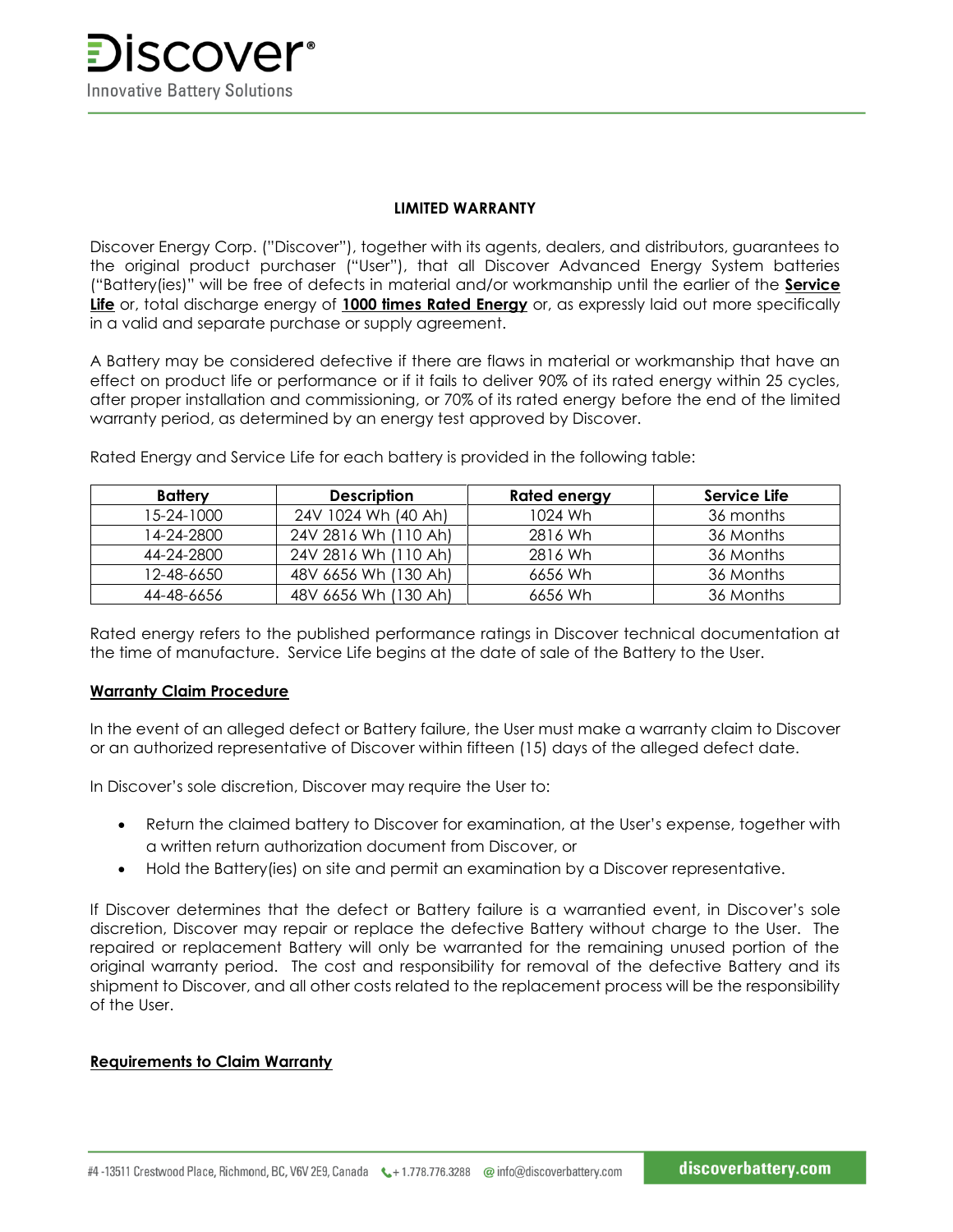- 1. The warranty applies only to the original purchaser and is non-transferable. The invoice for the procurement of the Battery proving the date of sale and the identity of the User must be submitted in connection with the Warranty Claim.
- 2. The User must provide Discover with the data recorded by the Battery.
- 3. The User must immediately discontinue use of the Battery after discovery of defect.

# **Warranty Limitations and Exclusions**

**EXCEPT AS HEREIN EXPRESSLY STATED, THERE ARE NO WARRANTIES OR CONDITIONS, EXPRESS OR IMPLIED, BY OPERATION OF LAW OR OTHERWISE, FOR ANY BATTERY IDENTIFIED IN THIS LIMITED WARRANTY. DISCOVER DISCLAIMS THE IMPLIED WARRANTIES OF MERCHANTABILITY AND FITNESS FOR A PARTICULAR PURPOSE AND ALL OTHER WARRANTIES AND/OR GUARANTEES, EXPRESS OR IMPLIED, AND, AS SUCH, THE SAME SHALL NOT APPLY TO THE BATTERIES. IN NO EVENT SHALL DISCOVER BE LIABLE FOR ANY SPECIAL, INCIDENTAL OR CONSEQUENTIAL DAMAGES OF ANY NATURE WHATSOEVER FOR ANY REASON (INCLUDING, WITHOUT LIMITATION, LOST PROFITS, LOSS OF USE, LOST EQUIPMENT OR LOST REVENUES) REGARDLESS OF THE LEGAL THEORY ON WHICH ANY SUCH CLAIM MAY BE MADE, EVEN IF ADVISED OF THE POSSIBILITY OF SUCH DAMAGES.**

This warranty does not cover defects that are caused by normal wear and tear, inadequate maintenance, insufficient ventilation, transportation, storage or faulty repair, misuse, neglect, accident or abuse, modification to the Battery by a third party other than Discover or Discover's approved agents, failure to observe the English language version of the maintenance or operating instructions provided by Discover, or improper installation. This warranty does not cover defects caused by external influences while in the User's possession, including unusual physical or electrical stress such as power surges, lightning, flood, fire, accidents, or mishandling. This warranty does not cover any damage that may occur as a result of connecting, incorporating, or installing a Battery into goods, products or equipment, or that result from being used together with or as any part thereof. This warranty does not cover consumable components including but not limited to fuses.

For further clarity, this warranty is void if the Battery:

- 1. is subjected to fire, freezing, neglect, evidence of high temperatures, or any act of god,
- 2. is subjected to misuse or physical damage,
- 3. is not stored, installed, operated or maintained according to the English language version of the Discover Operating Manuals,
- 4. is charged by a battery charger or charging algorithm that has not been approved for charging the Battery by Discover (as set forth in the English language version of the Discover Operating Manuals),
- 5. has been altered or repaired by someone other than an authorized Discover agent,
- 6. manufacturing date code is destroyed,
- 7. is damaged during shipping,
- 8. is installed in connection with different models or brands,
- 9. is subjected to excess vibration caused by out of balance or improperly operated pads in floor burnishing machines,
- 10. is undersized for any application to which it is applied.